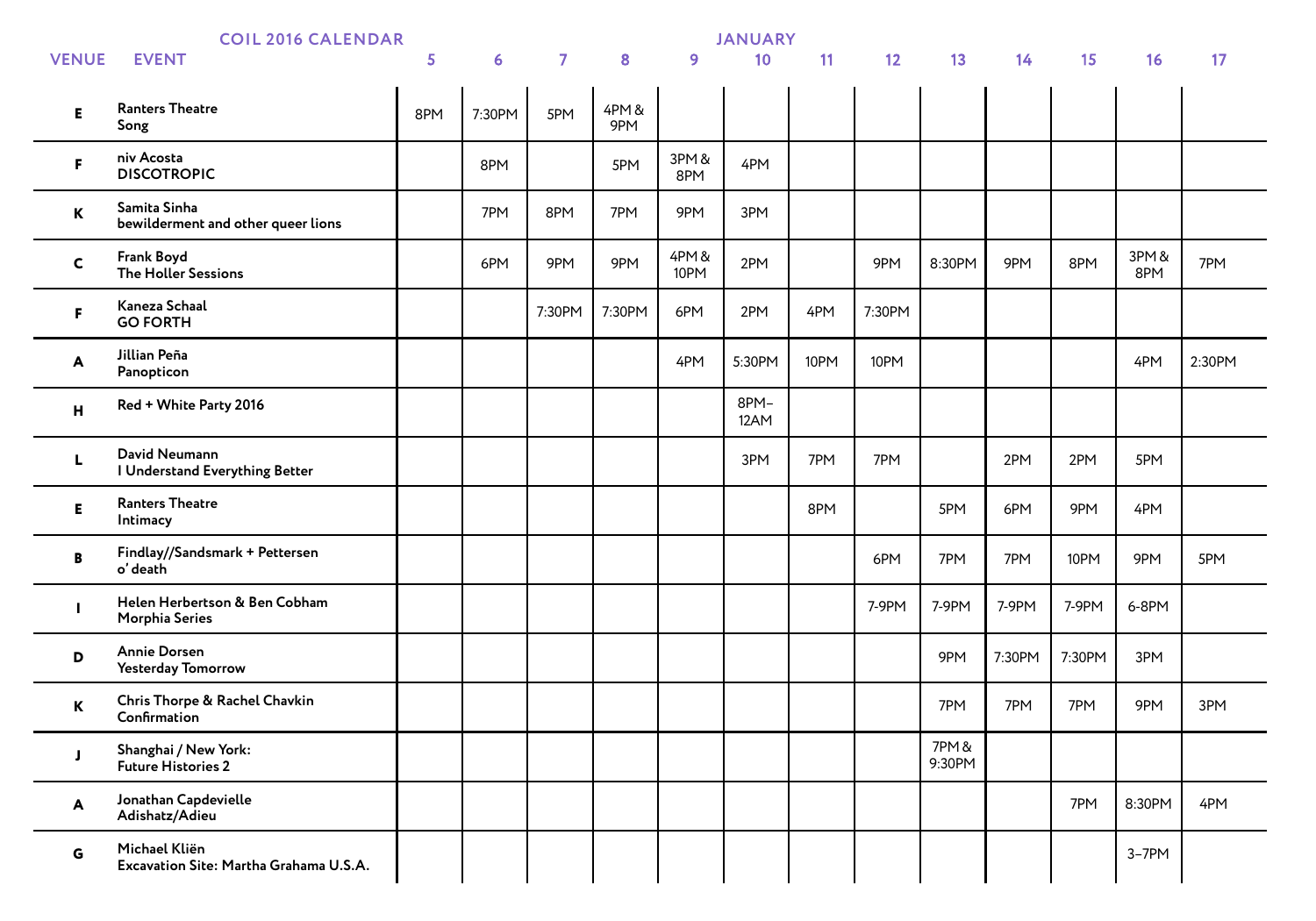# **LOCATIONS & TICKETS**

### AMERICAN REALNESS













## **MANHATTAN**

- **A. American Realness at Abrons Arts Center** 466 Grand St. americanrealness.com F to Delancey St., J, M, Z to Essex St.
- **B.** Ideal Glass Gallery 22 E 2nd St. idealglass.org F to 2nd Ave
- **C.** Paradise Factory Theatre 64 E 4th St. paradisefactory.org F to 2nd Ave
- **D.** La MaMa Experimental Theatre Club 66 E 4th St. lamama.org F to 2nd Ave
- **E.** New Ohio Theatre 154 Christopher St. newohiotheatre.org A, C, E, B, D, F, M to W. 4th St.
- **F.** Westbeth Artists Community 55 Bethune St. westbeth.org A, C, E to 14th St.
- **G.** Martha Graham Studios 55 Bethune St., 11th floor marthagraham.org A, C, E to 14th St.

#### **H. Gawker Media HO**

114 5th Ave, 2nd floor advertising.gawker.com N, Q, R, 4, 5, 6, L to Union Square



**J.** Asia Society 725 Park Avenue asiasociety.org 4, 6 to 68th St. - Hunter College

### **BROOKLYN**

**K.** The Invisible Dog Art Center 51 Bergen St. theinvisibledog.org F, G to Bergen St.

## **QUEENS**

**L.** The Chocolate Factory 5-49 49th Ave., Long Island City chocolatefactorytheater.org 7 to Vernon/Jackson

**Online:**  PS122.ORG **In Person:**  at Festival Venue Box Offices

# **COIL Pass** 8 tickets for \$122

Maximum (2) tickets may be used per performance. Based on availability. Must be reserved in advance.



THE INVISIBLE DOG